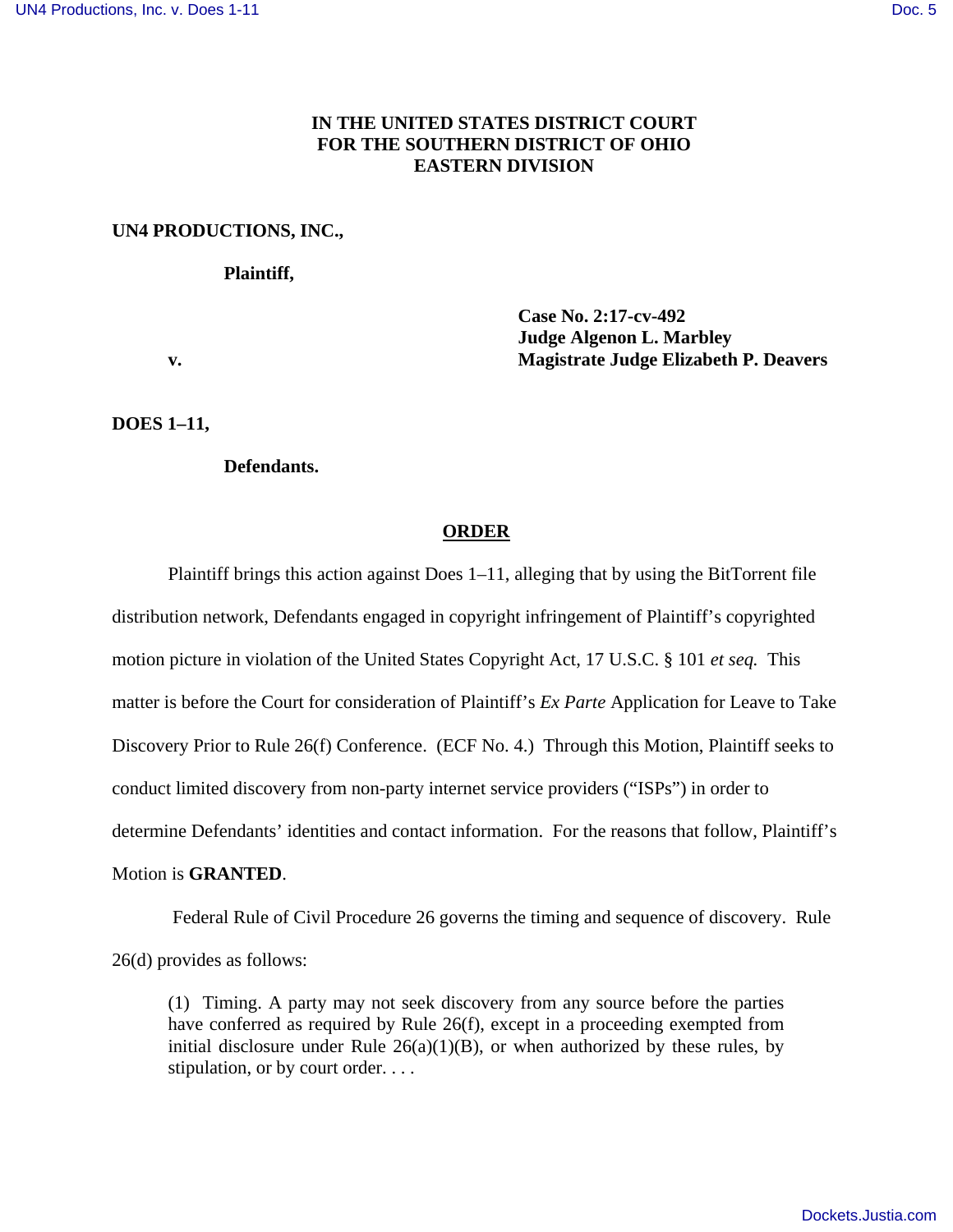(3) Sequence. Unless the parties stipulate or the court orders otherwise for the parties' and witnesses' convenience and in the interests of justice:

(A) methods of discovery may be used in any sequence; and

 (B) discovery by one party does not require any other party to delay its discovery.

Fed. R. Civ. P. 26(d). Thus, Rule 26(d) vests the district court with discretion to order expedited discovery. *Lemkin v. Bell's Precision Grinding*, No. 2:08-CV-789, 2009 WL 1542731, at \*1 (S.D. Ohio June 2, 2009) (citing *Qwest Communs. Int'l, Inc. v. Worldquest Networks, Inc.*, 213 F.R.D. 418, 419 (D. Colo. 2003)). Courts considering motions for expedited discovery typically apply a good cause standard. *Lemkin*, 2009 WL 1542731, at \*2 (citations omitted). The burden of demonstrating good cause rests with the party seeking the expedited discovery. *Id*. (citation omitted). The moving party may establish good cause by demonstrating that "'the need for expedited discovery, in consideration of the administration of justice, outweighs the prejudice to the responding party.'" *Id*. (quoting *Semitool, Inc. v. Tokyo Electron Am., Inc.*, 208 F.R.D. 273, 276 (N.D. Cal. 2002)). "Good cause is often found in cases alleging infringement, unfair competition, or where evidence may be lost or destroyed with time." *Arista Records, LLC v. Does 1-15*, No. 2:07-cv-450, 2007 WL 5254326, at \*2 (S.D. Ohio May 17, 2007) (citation omitted). Finally, the scope of the requested discovery is also relevant to a good cause determination. *Lemkin*, 2009 WL 1542731, at \*2 (citation omitted).

In the instant case, the Court concludes that good cause exists to permit the limited expedited discovery Plaintiff seeks. Plaintiff has established that it needs to conduct the requested discovery in order to learn Defendants' identities so that it may timely effect service under Federal Rule of Civil Procedure 4(m). In addition, without the discovery, there is a significant risk that the ISPs could delete or destroy the information Plaintiff needs to identify